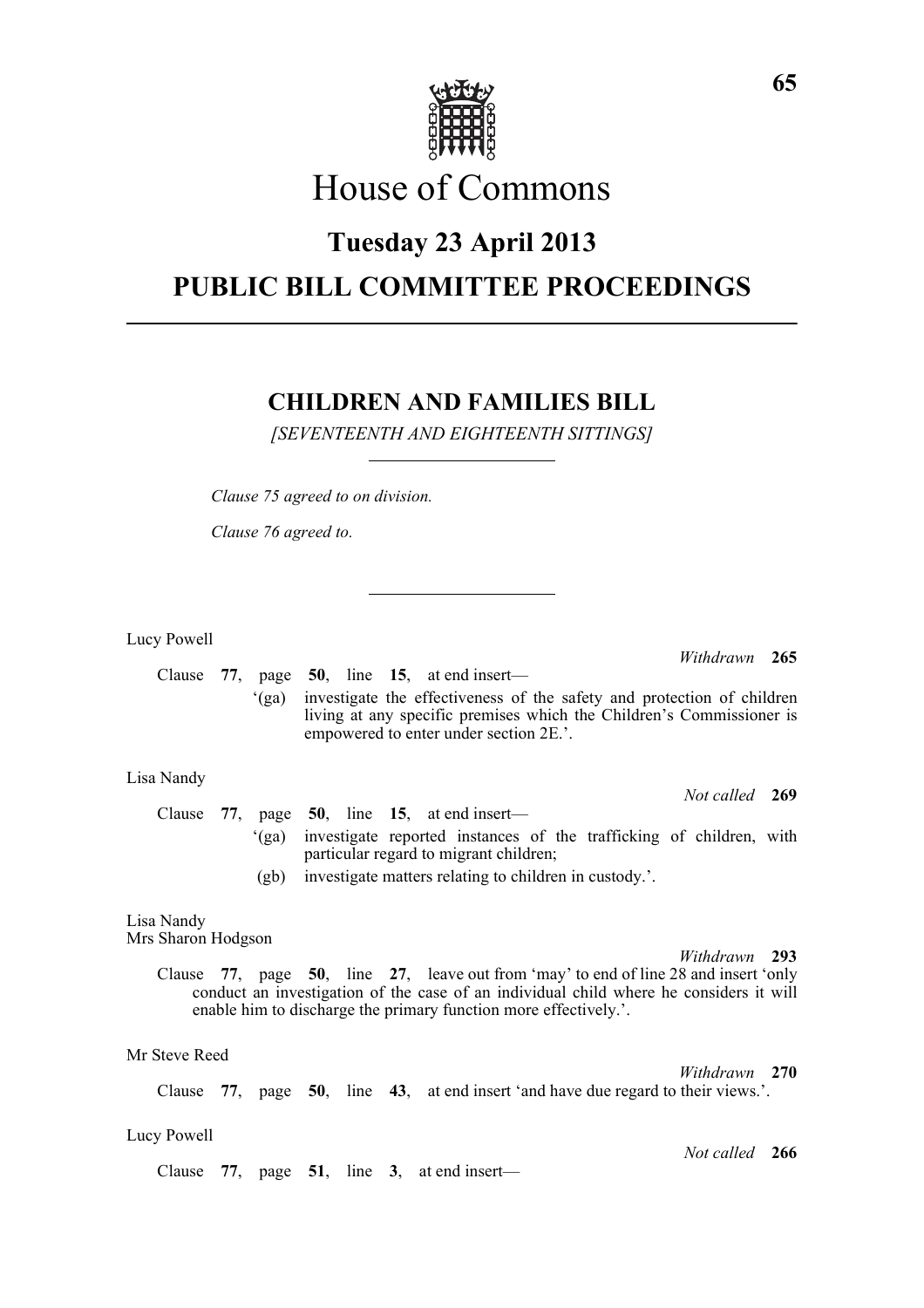'(c) consult, so far as possible, all children living at any premises that the Commissioner is investigating under section  $2(3)(ga)$ .

Mr Steve Reed

*Not called* **271**

*Not called* **267**

Clause **77**, page **51**, line **8**, at end insert 'and have due regard to their views.'.

## Lucy Powell

Clause **77**, page **51**, line **20**, at end add—

 $(4)$  For investigations under section  $2(3)(ga)$ , where a report contains recommendations, the Commissioner must require that the person towards whom those recommendations are directed implement them, or otherwise to state in writing why they are unable to do so.'.

*Clause agreed to.*

*Clause 78 agreed to.*

Lucy Powell

*Not called* **268**

Clause **79**, page **51**, line **40**, after 'child', insert 'or children'.

*Clause agreed to.*

*Clauses 80 and 81 agreed to.*

Mr Steve Reed

*Not called* **272** Clause **82**, page **53**, line **5**, at end insert 'and have due regard to their views.'. *Clause agreed to.*

Mr Steve Reed

*Not called* **273** Clause **83**, page **53**, line **32**, at end insert 'and the extent to which the Commissioner has had due regard to their views.'.

*Clause agreed to.*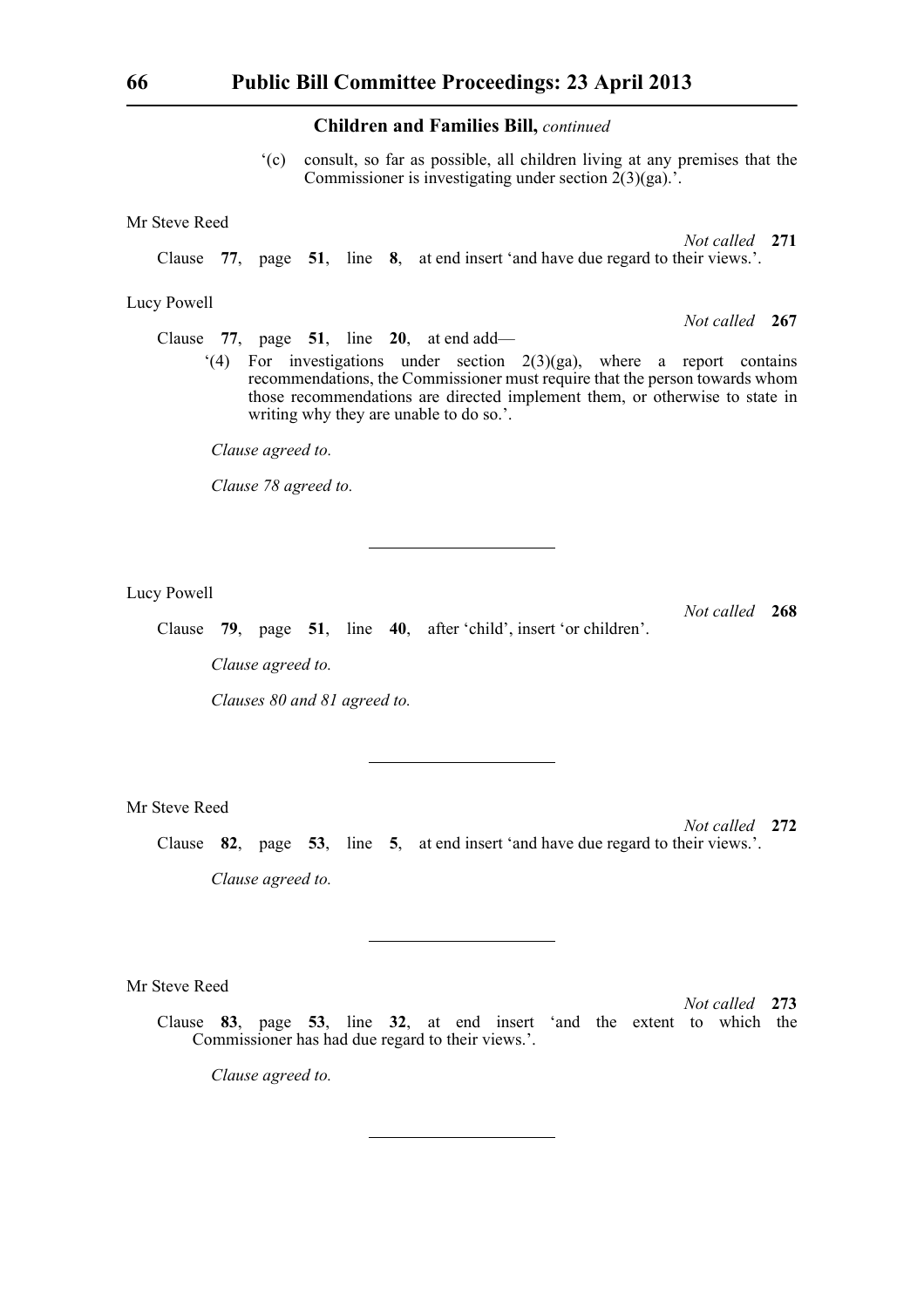'(5A) A child is within this subsection if he or she is detained in pursuance of— (a) an order made by a court, or (b) an order of recall made by the Secretary of State. (5B) A child is within this subsection if he or she has been identified by a professional as a potential victim of trafficking. (5C) A child is within this subsection if he or she is a separated migrant child.'. *Clause agreed to. Clause 85 agreed to. Withdrawn* **294** Schedule **5**, page **168**, line **9**, at end insert— '(za) In sub-paragraph (1), after "Secretary of State" insert "with the consent of the Education Committee of the House of Commons".'. *Not called* **296** Schedule **5**, page **168**, line **11**, at end insert— '(aa) after sub-paragraph (2) insert— "(2A) In appointing the Children's Commissioner the Secretary of State shall— (a) have due regard to the views of— (i) any parliamentary committee which has published a view on the proposed appointment; (ii) children involved in the appointment of the Children's Commissioner, and (iii) the advice of any selection panel, established for the purpose of interviewing candidates, as to their suitability for appointment; (b) appoint an individual only if the Secretary of State reasonably considers the individual— (i) has experience and knowledge relating to children's rights; (ii) is able and willing to act independently of government; (iii) enjoys the trust and confidence of the public (including children); and

> (iv) is capable of effectively fulfilling the Children's Commissioner's primary function.".'.

Clause **84**, page **54**, line **16**, at end insert—

Mr Steve Reed

Lisa Nandy Mrs Sharon Hodgson

Lisa Nandy Mrs Sharon Hodgson

*Withdrawn* **274**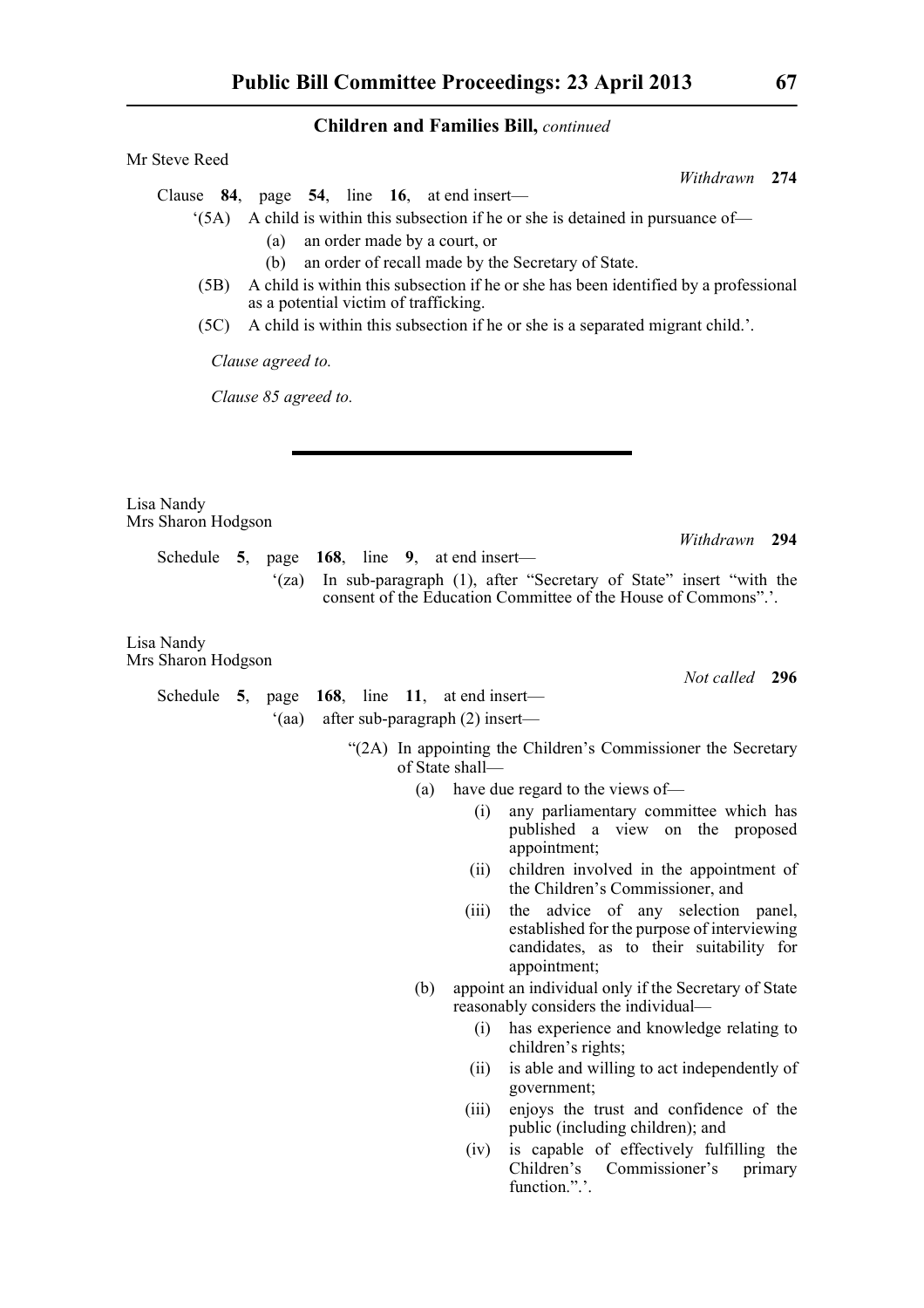| Lisa Nandy<br>Mrs Sharon Hodgson                                                                                                                                                         |                |     |
|------------------------------------------------------------------------------------------------------------------------------------------------------------------------------------------|----------------|-----|
| Schedule 5, page 168, line 14, at end insert—<br>$'(d)$ after sub-paragraph (7) add—                                                                                                     | Not called 295 |     |
| "(8) The Secretary of State may only use his power under sub-<br>paragraph (7) with the consent of the Education Committee<br>of the House of Commons".'.                                |                |     |
| Mr Edward Timpson                                                                                                                                                                        | Agreed to 263  |     |
| Schedule 5, page 169, line 11, leave out paragraph (b).                                                                                                                                  |                |     |
| Schedule, as amended, agreed to.                                                                                                                                                         |                |     |
|                                                                                                                                                                                          |                |     |
|                                                                                                                                                                                          |                |     |
| Mr Edward Timpson                                                                                                                                                                        |                |     |
| Clause $86$ , page $54$ , line $40$ , leave out subsection (3).                                                                                                                          | Agreed to 226  |     |
| Clause, as amended, agreed to.                                                                                                                                                           |                |     |
|                                                                                                                                                                                          |                |     |
| Schedule 6 agreed to.                                                                                                                                                                    |                |     |
|                                                                                                                                                                                          |                |     |
|                                                                                                                                                                                          |                |     |
| Lucy Powell                                                                                                                                                                              | Withdrawn      | 325 |
| Clause 87, page 55, leave out line 12.                                                                                                                                                   |                |     |
| Lucy Powell                                                                                                                                                                              |                |     |
| Clause 87, page 56, leave out line 3.                                                                                                                                                    | Not called 326 |     |
|                                                                                                                                                                                          |                |     |
| Lisa Nandy<br>Mrs Sharon Hodgson                                                                                                                                                         |                |     |
| Clause $87$ , page $56$ , line $37$ , at end insert—                                                                                                                                     | Withdrawn 338  |     |
| Entitlements provided by regulations made under this section may be transferred<br>(7)<br>to another family member or other related party in the following exceptional<br>circumstances— |                |     |
| where a mother is incapacitated;<br>(a)                                                                                                                                                  |                |     |
| where a medical practitioner prescribes that the mother is unable to look<br>(b)<br>after the child; or                                                                                  |                |     |
| where the mother dies in childbirth.'.<br>(c)                                                                                                                                            |                |     |
| Jo Swinson                                                                                                                                                                               |                |     |
|                                                                                                                                                                                          | Agreed to      | 275 |

Clause **87**, page **57**, line **15**, leave out 'made by the Secretary of State' and insert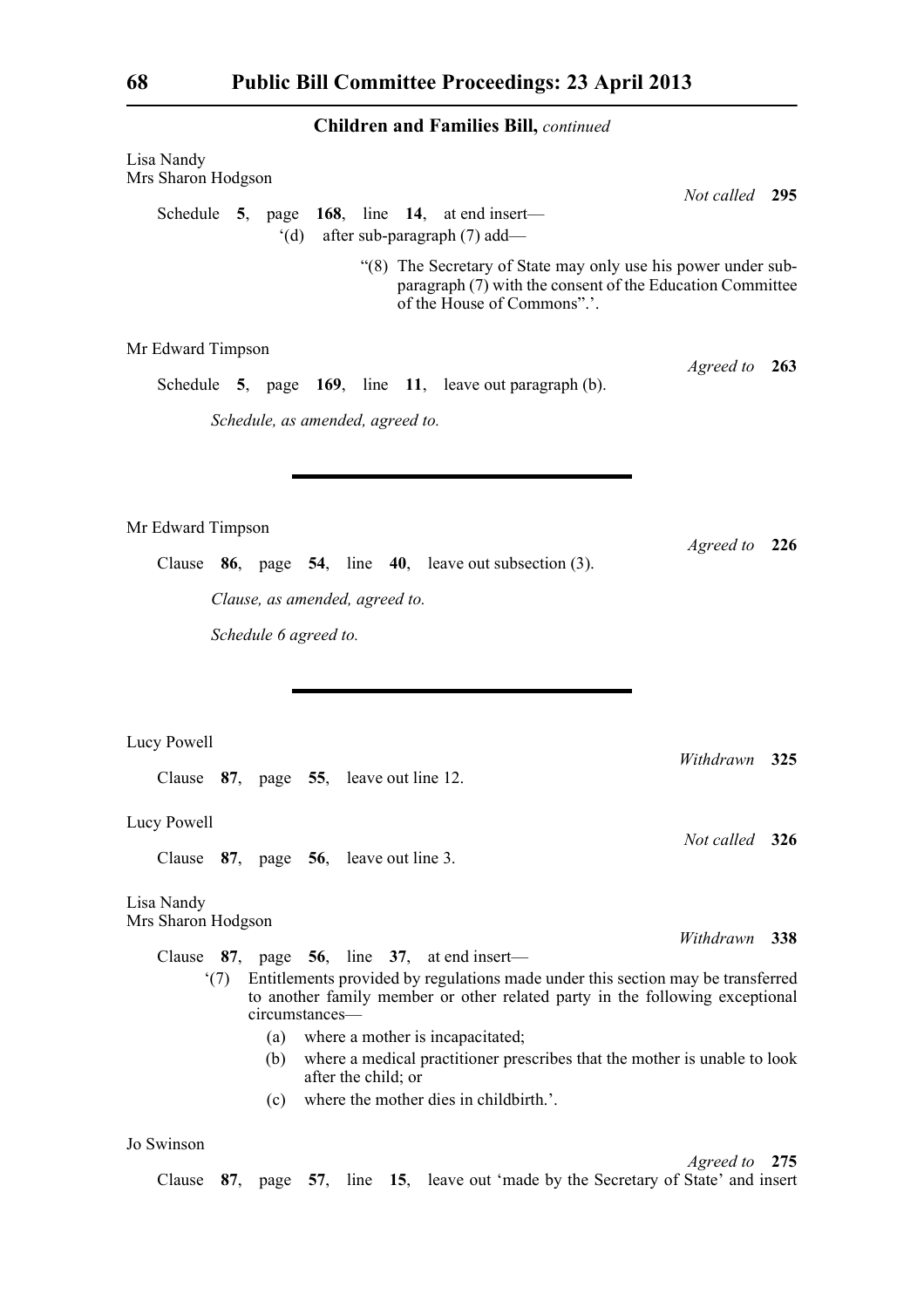'under section 75E'. Lisa Nandy Mrs Sharon Hodgson *Withdrawn* **331** Clause **87**, page **57**, leave out lines 35 and 36 and insert— '(8) Regulations under section 75E may provide for the taking of leave under section 75E in a single period, in non-conclusive periods, or in periods shorter than the period which constitutes, for the employee, a week's leave.'. Lucy Powell *Not called* **327** Clause **87**, page **59**, leave out line 11. Lucy Powell *Not called* **328** Clause **87**, page **59**, leave out line 46. Jo Swinson *Agreed to* **276** Clause **87**, page **61**, line **24**, leave out 'made by the Secretary of State' and insert 'under section 75G'. Lisa Nandy Mrs Sharon Hodgson *Withdrawn* **329** Clause **87**, page **64**, line **17**, leave out 'may' and insert 'shall'. Lisa Nandy Mrs Sharon Hodgson *Not called* **330** Clause **87**, page **64**, line **21**, leave out 'may' and insert 'shall'. Jo Swinson *Agreed to* **277** Clause **87**, page **65**, line **20**, leave out '75F(3) or (16)' and insert '75F(16)'. Jo Swinson *Agreed to* **278** Clause **87**, page **65**, line **20**, leave out '75H(3), (16)' and insert '75H(16)'. *Clause, as amended, agreed to.*

Lucy Powell

*Withdrawn* **332**

Clause **88**, page **65**, line **23**, at end insert— '(za) in subsection (2) at the end there is inserted "for each child born as a result of the pregnancy in addition to her entitlement to additional maternity leave under section 73;"'.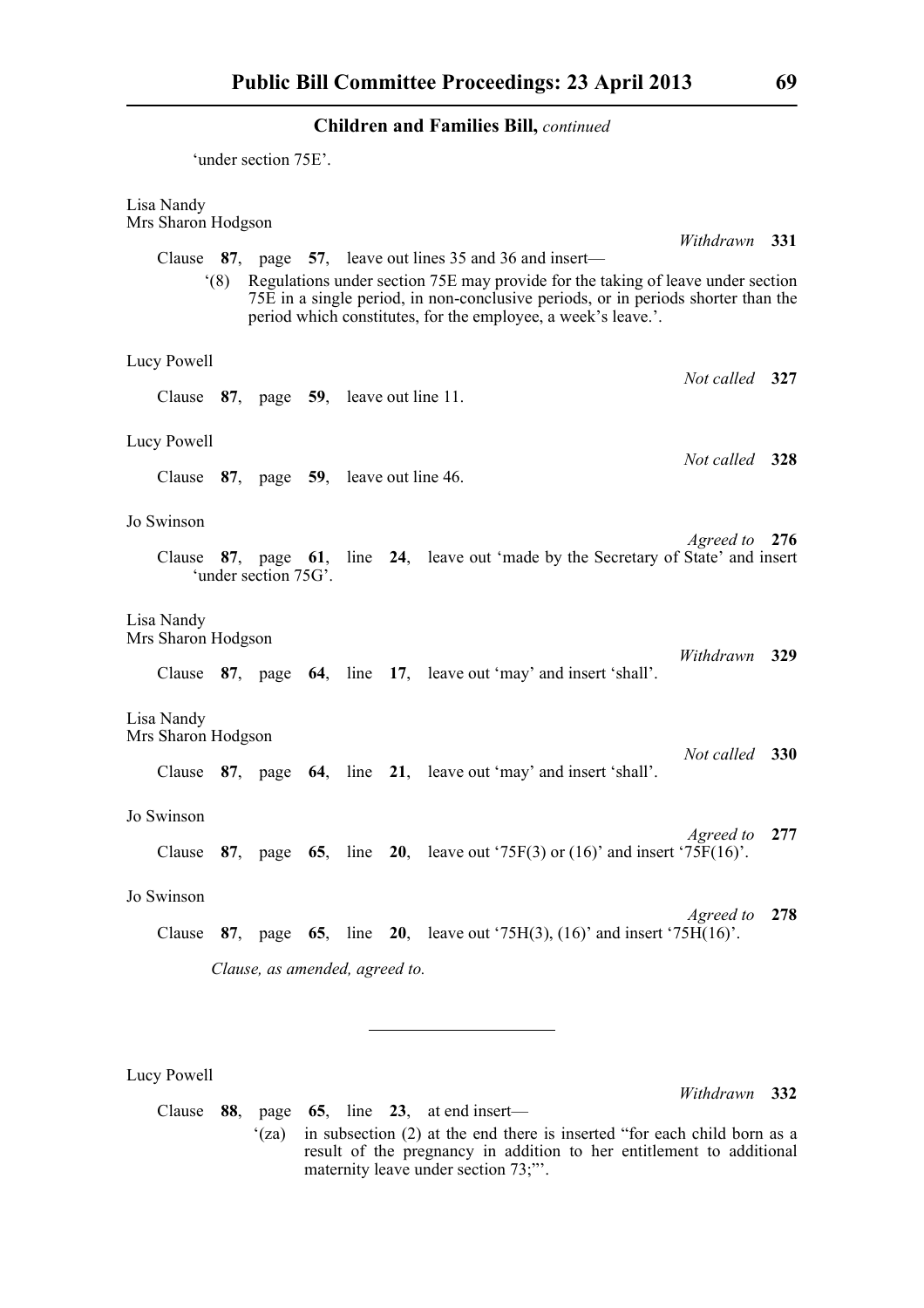*Clause agreed to.*

*Clauses 89 and 90 agreed to.*

Lucy Powell

*Withdrawn* **297**

- Clause **91**, page **83**, line **44**, at end insert—
	- '(d) becoming a special guardian under section 14A of the Children Act 1989,
	- (e) becoming a family and friends (kinship) carer in prescribed circumstances.
	- (1B) In section 75B of the Employment Rights Act 1996 (additional adoption leave), after subsection (1) there is inserted—
		- "(1A) The conditions that may be prescribed under subsection (1) include conditions as to—
			- (a) becoming a special guardian under section 14A of the Children Act 1989,
			- (b) becoming a family and friends carer in prescribed circumstances.".'.

## Lucy Powell

*Not called* **298**

Clause **91**, page **84**, line **14**, at end insert 'for whom a special guardian has been appointed under section 14A of the Children Act 1989 or placed in a family and friends (kinship) care arrangement in prescribed circumstances.'.

## Lucy Powell

*Not called* **299**

Clause **91**, page **84**, line **20**, at end insert ': or to being placed with a special guardian under section 14A of the Children Act 1989 or to being placed in a family and friends (kinship) care arrangement in prescribed circumstances;'.

#### Lucy Powell

*Not called* **300**

Clause **91**, page **84**, line **22**, leave out 'with such a person' and insert 'or section 14A with such a person or to placement with a family and friends (kinship) carer in prescribed circumstances;'.

## Lucy Powell

*Not called* **301**

Clause **91**, page **84**, line **30**, after 'adopter', insert 'or placed with a special guardian under section 14A of the Children Act 1989 or placed in a family and friends (kinship) care arrangement in prescribed circumstances'.

## Lucy Powell

*Not called* **302**

Clause **91**, page **84**, line **34**, at end insert 'or to being placed with a special guardian under section 14A or to being placed in a family and friends (kinship) care arrangement in prescribed circumstances;'.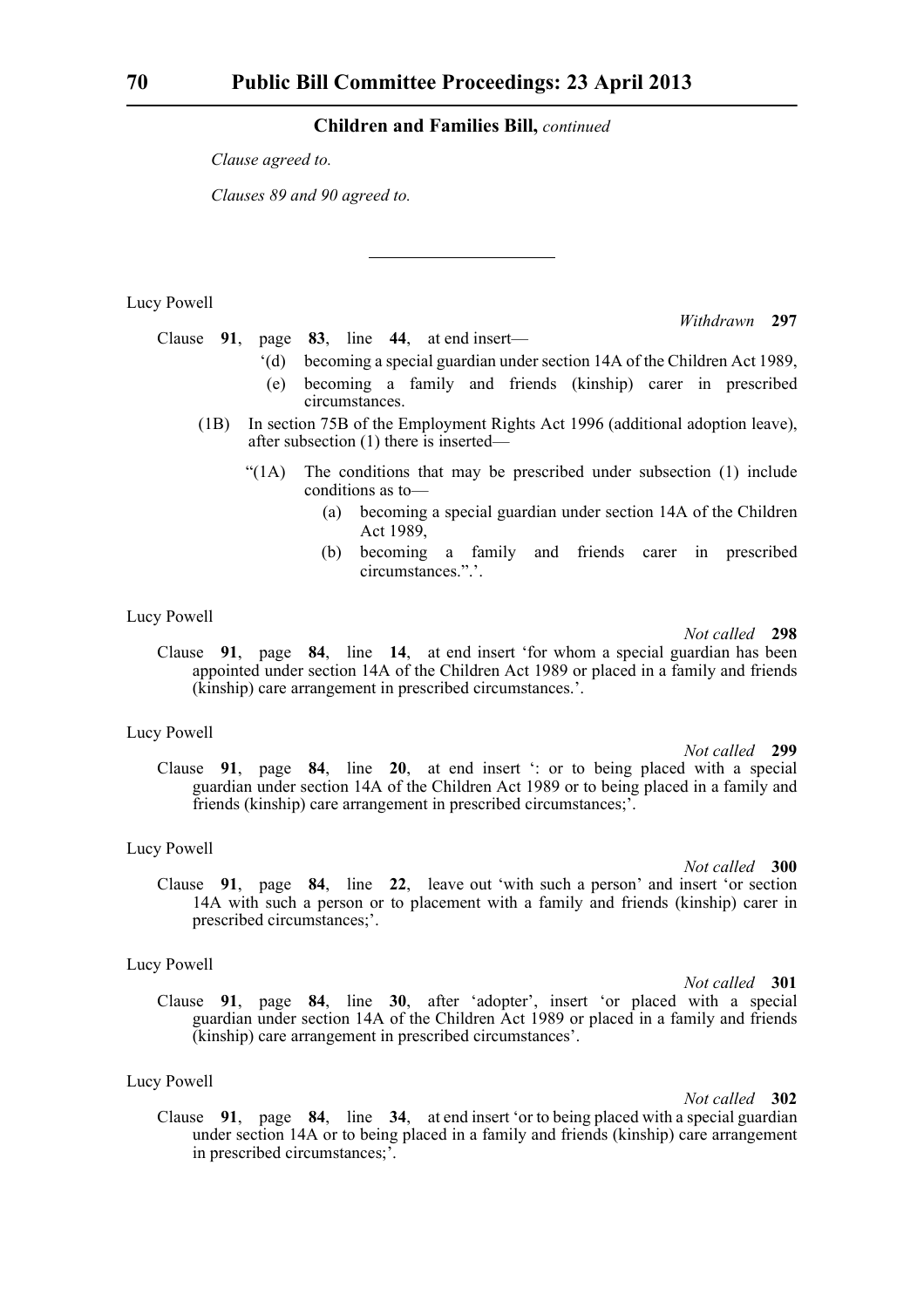| Lucy Powell                                                                                                                                                                                                                                                       |
|-------------------------------------------------------------------------------------------------------------------------------------------------------------------------------------------------------------------------------------------------------------------|
| Not called 303<br>Clause 91, page 84, line 40, at end insert 'or the week the special guardian is<br>expected to be appointed or the week the child is expected to be placed in a family and<br>friends (kinship) care arrangement in prescribed circumstances;'. |
| Lucy Powell                                                                                                                                                                                                                                                       |
| Not called 304<br>Clause 91, page 84, line 42, at end insert 'or section 14A or to placement with a<br>family and friends carer in prescribed circumstances'.                                                                                                     |
| Lucy Powell                                                                                                                                                                                                                                                       |
| Not called 305<br>Clause 91, page 84, line 44, at end insert 'or "special guardian" or "family and<br>friends (kinship) carer in prescribed circumstances".                                                                                                       |
| Lucy Powell                                                                                                                                                                                                                                                       |
| Not called 306<br>Clause 91, page 84, line 47, after 'section' insert '14A or'.                                                                                                                                                                                   |
| Lucy Powell<br>Not called 307                                                                                                                                                                                                                                     |
| Clause 91, page 84, line 47, after '1989', insert 'or placement with a family and<br>friends carer in prescribed circumstances'.                                                                                                                                  |
| Lucy Powell                                                                                                                                                                                                                                                       |
| Not called 308<br>Clause 91, page 85, line 6, after 'section', insert '14A or'.                                                                                                                                                                                   |
| Lucy Powell<br>Not called 309                                                                                                                                                                                                                                     |
| Clause 91, page 85, line 7, at end insert 'or placement with a family and friends<br>(kinship) carer in prescribed circumstances;'.                                                                                                                               |
| Lucy Powell                                                                                                                                                                                                                                                       |
| Not called 310<br>Clause 91, page 85, line 9, leave out '22C' and insert '14A or 22C or to being<br>placed with a family and friends carer (kinship) in prescribed circumstances'.                                                                                |

## Lucy Powell

*Not called* **311** Clause **91**, page **85**, line **15**, after 'adopter' insert 'or placed with a special guardian under section 14A of the Children Act 1989 or placed in a family and friends (kinship) care arrangement in prescribed circumstances'.

## Lucy Powell

*Not called* **312** Clause **91**, page **85**, line **19**, at end insert 'or to being placed with a special guardian under section 14A or to being placed in a family and friends (kinship) care arrangment in prescribed circumstances;'.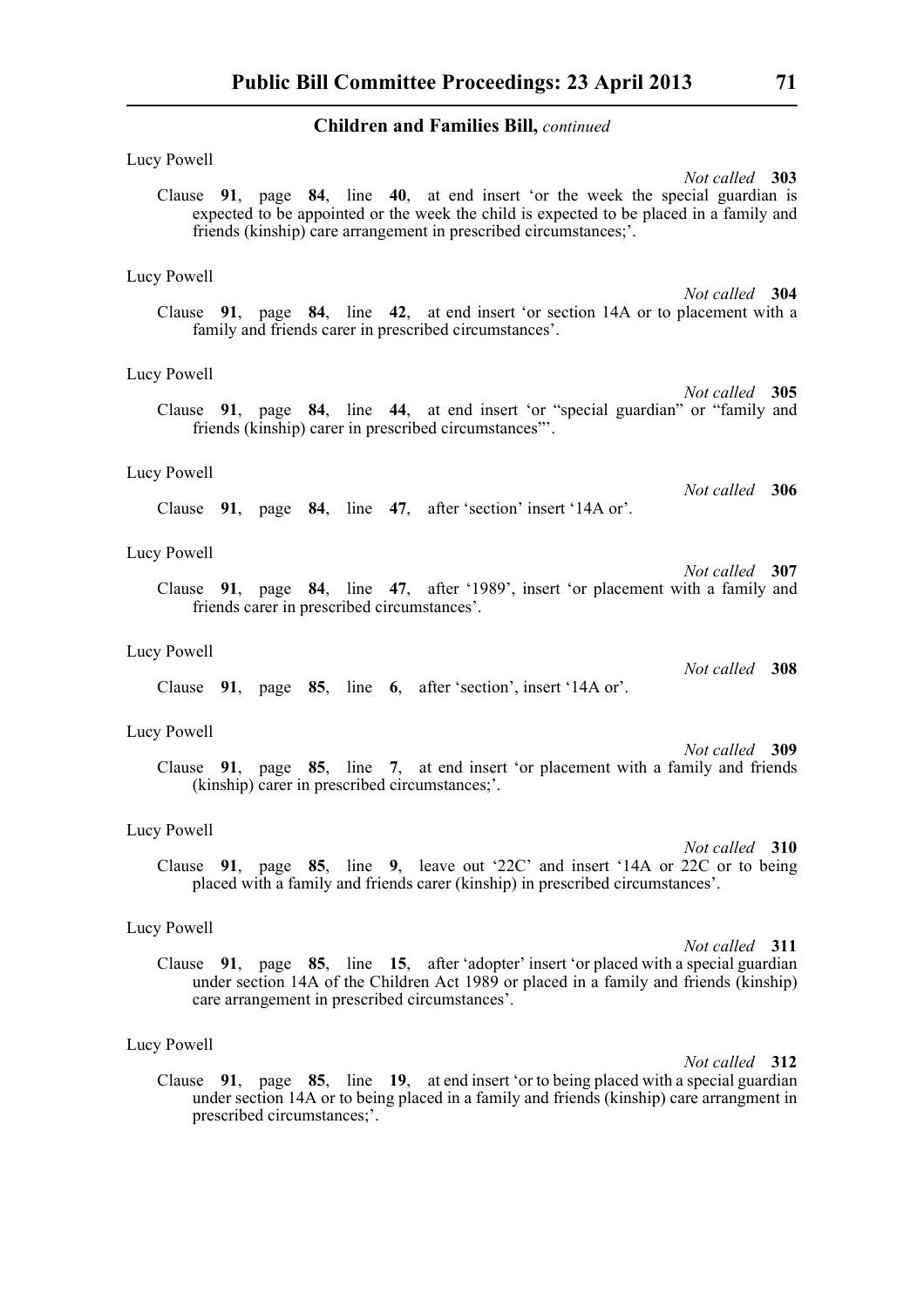| Lucy Powell |                                                                                                                                                                                                                                                  |  |  |                |  |
|-------------|--------------------------------------------------------------------------------------------------------------------------------------------------------------------------------------------------------------------------------------------------|--|--|----------------|--|
|             | Clause 91, page 85, line 24, at end insert 'or, the week the special guardian is<br>expected to be appointed or the week the child is expected to be placed in a family and<br>friends (kinship) care arrangement in prescribed circumstances;'. |  |  | Not called 313 |  |
| Lucy Powell |                                                                                                                                                                                                                                                  |  |  |                |  |
|             |                                                                                                                                                                                                                                                  |  |  | Not called 314 |  |
|             | Clause 91, page 85, line 26, leave out '22C' and insert '14A or 22C or placement<br>with a family and friends (kinship) carer in prescribed circumstances.'.                                                                                     |  |  |                |  |

### Lucy Powell

*Not called* **315** Clause **91**, page **85**, line **29**, leave out '22C' and insert '14A or 22C or placement with a family and friends (kinship) carer in prescribed circumstances.'

## Lucy Powell

Clause **91**, page **85**, line **32**, after 'section', insert '14A or'.

#### Lucy Powell

*Not called* **317** Clause **91**, page **85**, line **32**, after '1989', insert 'or placement with a family and friends (kinship) carer in prescribed circumstances'.

#### Lucy Powell

Clause **91**, page **85**, line **43**, at end insert 'or the week the special guardian is expected to be appointed or the week the child is expected to be placed in a family and friends (kinship) care arrangement in prescribed circumstances.'.

*Clause agreed to.*

*Clauses 92 to 96 agreed to.*

Jo Swinson

*Agreed to* **280**

- '( ) in paragraph (a), after " $(6)$ ,  $(7)$ " there is inserted ",  $(7A)$  or  $(7B)$ ";
- ( ) in paragraph (a), the words "or (8)" are repealed.'.

## Jo Swinson

*Agreed to* **281**

Schedule **7**, page **171**, line **28**, at end insert— '( ) After sub-paragraph (7) there is inserted—

"(7A) This sub-paragraph applies if—

Schedule **7**, page **171**, line **22**, leave out paragraph (a) and insert—

(a) the member's absence from work is due to the placement or expected placement of a child under section 22C of the Children Act 1989, and

*Not called* **316**

*Not called* **318**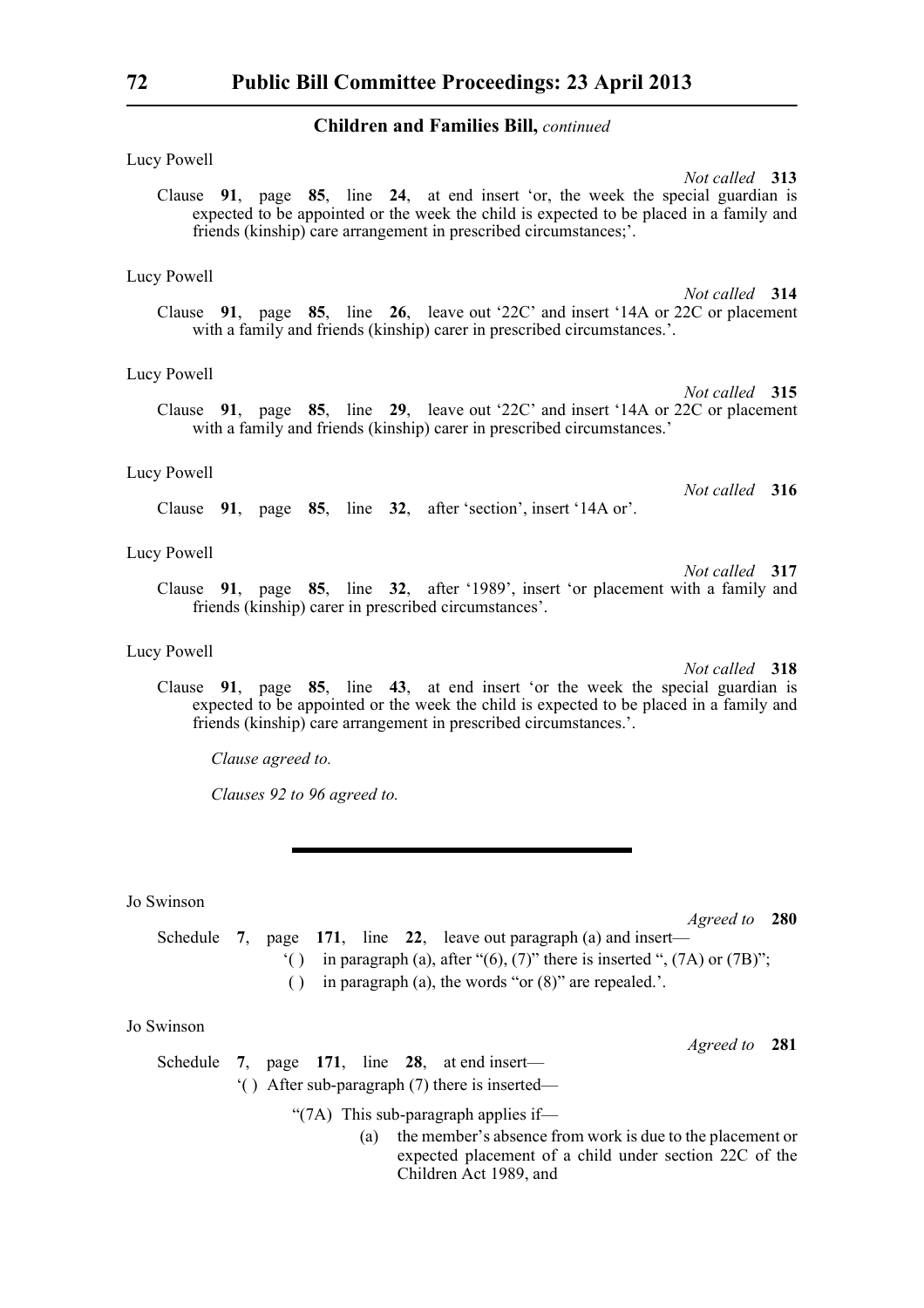- (b) in relation to that child, the member satisfies the conditions prescribed under section  $171ZB(2)(a)(i)$  and (ii) of the Social Security Contributions and Benefits Act 1992, as modified by section 171ZB(8) of that Act (cases involving the placing of a child by a local authority in England with a local authority foster parent who has been approved as a prospective adopter).
- (7B) This sub-paragraph applies if—
	- (a) the member's absence from work is due to the birth or expected birth of a child, and
	- (b) in relation to that child, the member satisfies the conditions prescribed under section  $171ZB(2)(a)(i)$  and (ii) of the Social Security Contributions and Benefits Act 1992, as applied by virtue of section 171ZK(2) of that Act (cases involving applicants for parental orders under section 54 of the Human Fertilisation and Embryology Act 2008)." '.

## Jo Swinson

Schedule **7**, page **171**, line **31**, at end insert—

- '2A (1) Paragraph 5B (schemes that contain unfair adoption leave provisions) is amended as follows.
	- (2) In sub-paragraph (4) (definitions), in the definition of "period of paid adoption leave", in paragraph (a), for "or  $(6)$ " there is substituted ",  $(6)$ ,  $(7)$  or  $(8)$ ".
	- (3) After sub-paragraph (6) there is inserted—

"(7) This sub-paragraph applies if—

- (a) the member's absence from work is due to the placement or expected placement of a child under section 22C of the Children Act 1989, and
- (b) in relation to that child, the member satisfies the condition in section 171ZL(2)(a) of the Social Security Contributions and Benefits Act 1992, as modified by section 171ZL(9) of that Act (cases involving the placing of a child by a local authority in England with a local authority foster parent who has been approved as a prospective adopter).

(8) This sub-paragraph applies if—

- (a) the member's absence from work is due to the birth or expected birth of a child, and
- (b) in relation to that child, the member satisfies the condition in section 171ZL(2)(a) of the Social Security Contributions and Benefits Act 1992, as applied by virtue of section 171ZT(2) of that Act (cases involving applicants for parental orders under section 54 of the Human Fertilisation and Embryology Act 2008)." '.

## Jo Swinson

*Agreed to* **283**

Schedule **7**, page **171**, line **31**, at end insert— '2B After paragraph 5B there is inserted*Agreed to* **282**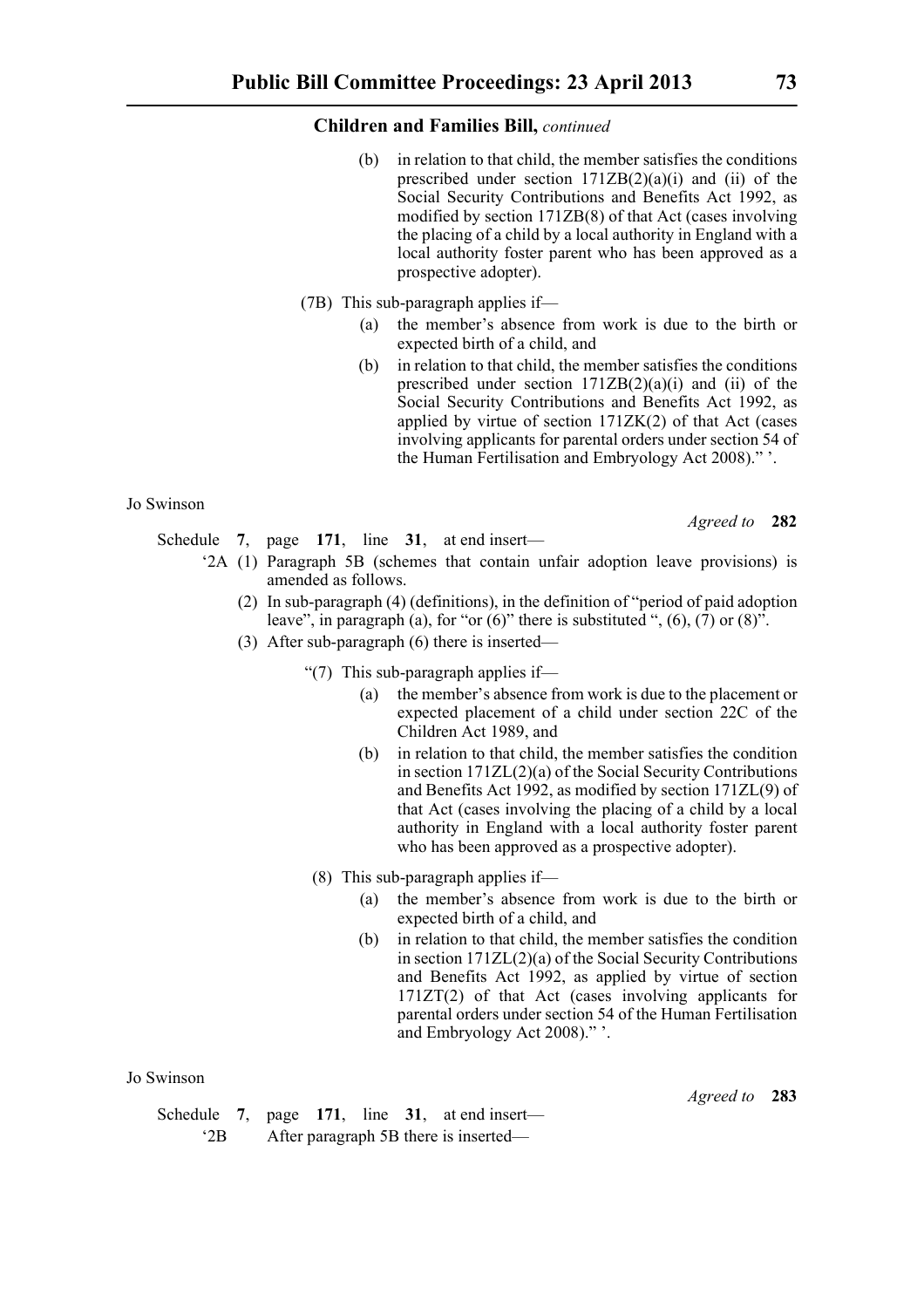*"Unfair shared parental leave provisions*

- 5C (1) Where an employment-related benefit scheme includes any unfair shared parental leave provisions (irrespective of any differences on the basis of sex in the treatment accorded to members under those provisions), then—
	- (a) the scheme shall be regarded to that extent as not complying with the principle of equal treatment; and
	- (b) subject to sub-paragraph (3), this Schedule shall apply accordingly.
	- (2) In this paragraph "unfair shared parental leave provisions", in relation to an employment-related benefit scheme, means any provision—
		- (a) which relates to continuing membership of, or the accrual of rights under, the scheme during any period of paid shared parental leave in the case of any member who is (or who, immediately before the commencement of such a period, was) an employed earner and which treats such a member otherwise than in accordance with the normal employment requirement; or
		- (b) which requires the amount of any benefit payable under the scheme to or in respect of any such member, to the extent that it falls to be determined by reference to earnings during a period which included a period of paid shared parental leave, to be determined otherwise than in accordance with the normal employment requirement.
	- (3) In the case of any unfair shared parental leave provision—
		- (a) the more favourable treatment required by paragraph 3(1) is treatment no less favourable than would be accorded to the member in accordance with the normal employment requirement; and
		- (b) paragraph 3(2) does not authorise the making of any such election as is there mentioned;

but, in respect of any period of paid shared parental leave, a member shall only be required to pay contributions on the amount of contractual remuneration or statutory shared parental pay actually paid to or for the member in respect of that period.

- (4) In this paragraph—
	- "the normal employment requirement" is the requirement that any period of paid shared parental leave shall be treated as if it were a period throughout which the member in question works normally and receives the remuneration likely to be paid for doing so;
	- "period of paid adoption leave" has the same meaning as in paragraph 5B;
	- "period of paid paternity leave" has the same meaning as in paragraph 5A;
	- "period of paid shared parental leave", in the case of a member, means a period—
	- (a) throughout which the member is absent from work in circumstances where sub-paragraph  $(5)$ ,  $(6)$ ,  $(7)$ ,  $(8)$ ,  $(9)$  or  $(10)$ applies, and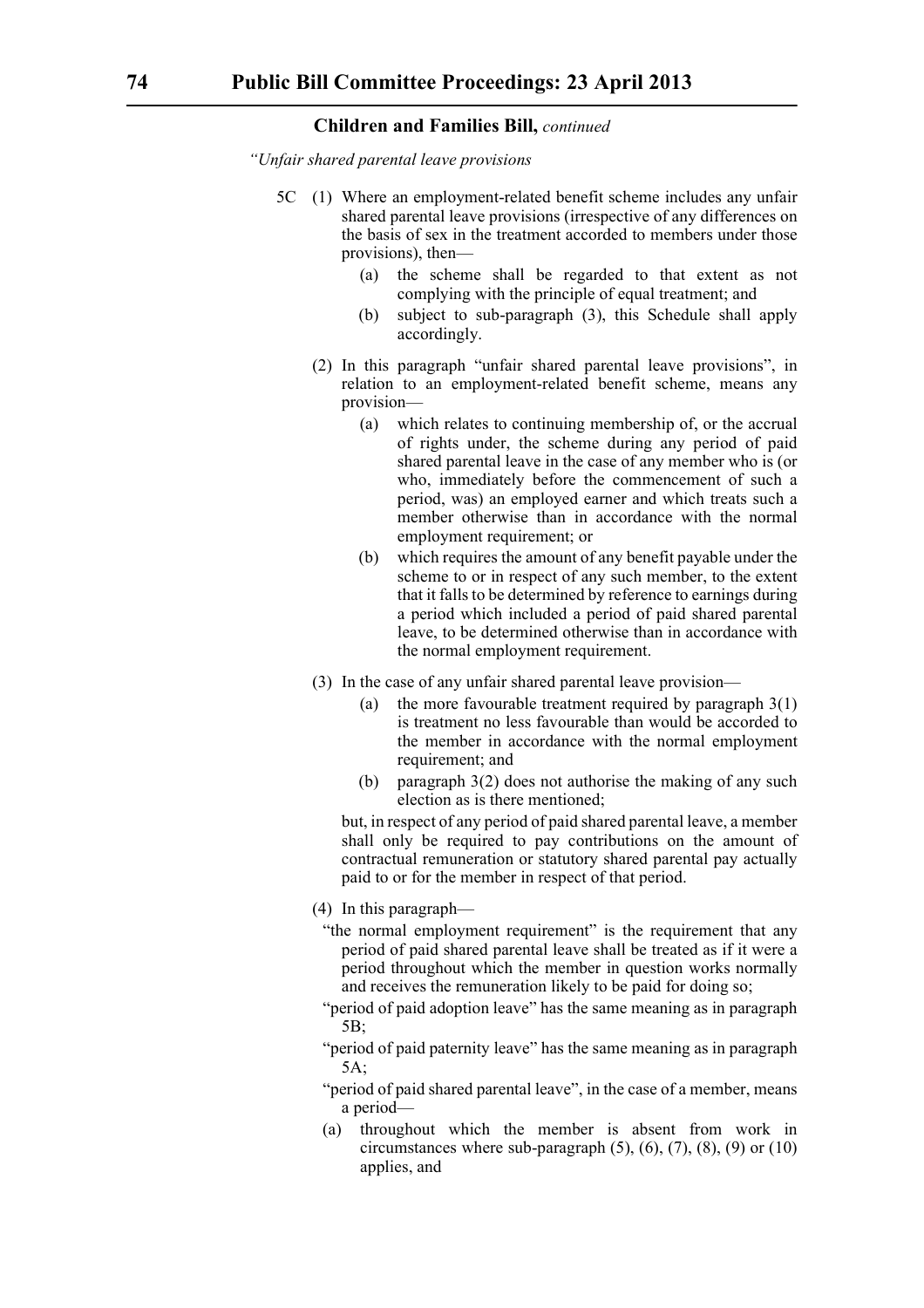- (b) for which the employer (or if the member is no longer in that person's employment, his former employer) pays the member any contractual remuneration or statutory shared parental pay.
- (5) This sub-paragraph applies if—
	- (a) the member's absence from work is due to the birth of a child,
	- (b) the member is the mother of the child, and
	- (c) the absence from work is not absence on maternity leave (within the meaning of the Equality Act 2010).
- (6) This sub-paragraph applies if—
	- (a) the member's absence from work is due to the birth of a child,
	- (b) the member is a person who satisfies the conditions prescribed under section  $171ZU(4)(b)(i)$  or (ii) of the Social Security Contributions and Benefits Act 1992 in relation to the child, and
	- (c) the member's absence from work is not absence during a period of paid paternity leave.
- (7) This sub-paragraph applies if—
	- (a) the member's absence from work is due to the placement of a child for adoption under the law of any part of the United Kingdom,
	- (b) the member is—
		- (i) a person with whom a child is placed for adoption under the law of any part of the United Kingdom, or
		- (ii) a person who satisfies the conditions prescribed under section  $171ZV(4)(b)(i)$  or (ii) of the Social Security Contributions and Benefits Act 1992 in relation to the child, and
	- (c) the member's absence from work is not absence during—
		- (i) a period of paid paternity leave, or
		- (ii) a period of paid adoption leave.
- (8) This sub-paragraph applies if—
	- (a) the member's absence from work is due to the placement of a child under section 22C of the Children Act 1989 by a local authority in England with a local authority foster parent who has been approved as a prospective adopter,
	- (b) the member is—
		- (i) the local authority foster parent with whom the child in question is placed under section 22C of the Children Act 1989, or
		- (ii) a person who satisfies the conditions prescribed under section  $171ZV(4)(b)(i)$  or (ii) of the Social Security Contributions and Benefits Act 1992, as modified by section 171ZV(18) of that Act (cases involving the placing of a child by a local authority in England with a local authority foster parent who has been approved as a prospective adopter), in relation to the child, and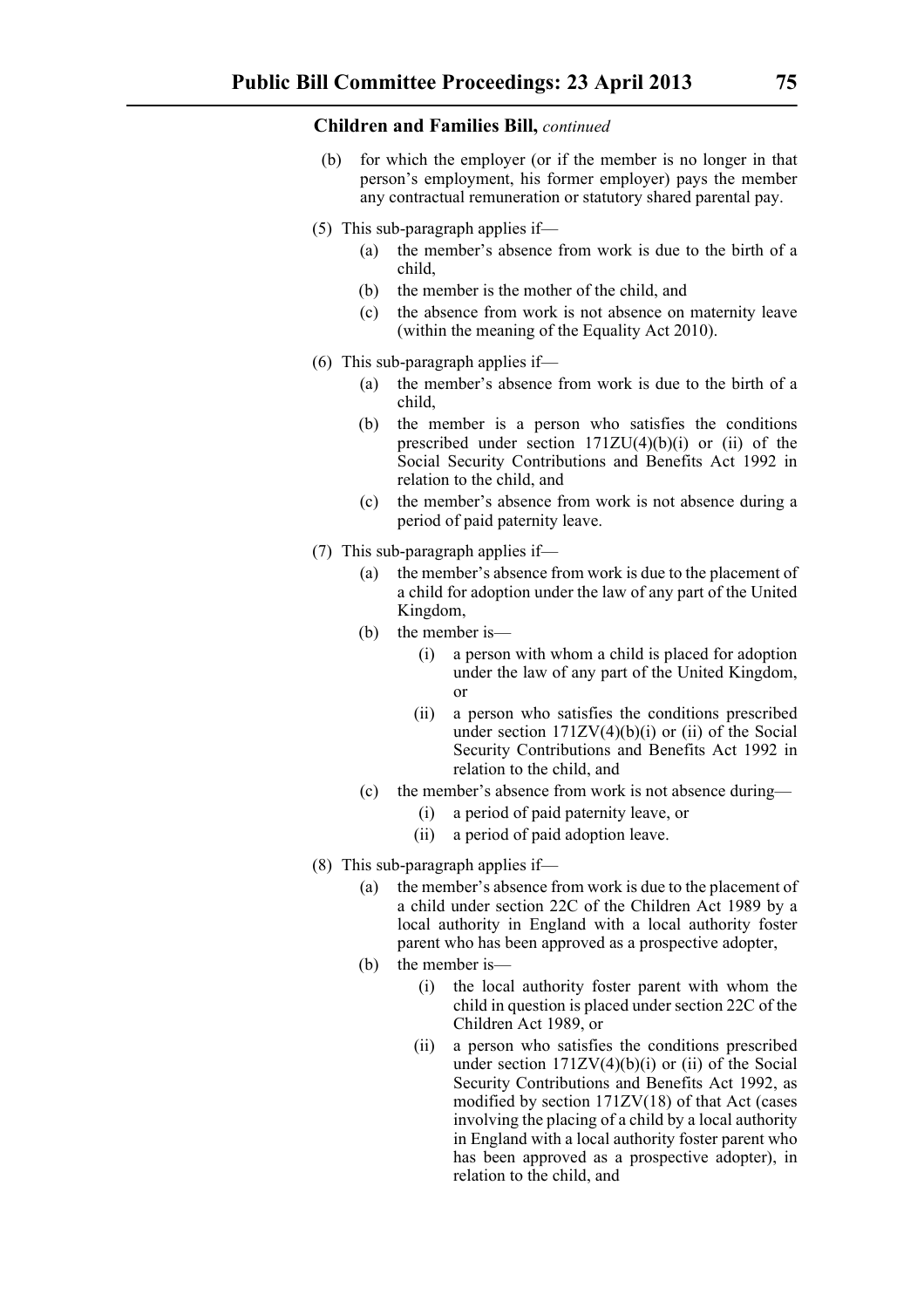- (c) the member's absence from work is not absence during—
	- (i) a period of paid paternity leave, or
	- (ii) a period of paid adoption leave.
- (9) This sub-paragraph applies if—
	- (a) the member's absence from work is due to the adoption or expected adoption of a child who has entered the United Kingdom in connection with or for the purposes of adoption which does not involve placement of the child for adoption under the law of any part of the United Kingdom,
	- (b) the member is—
		- (i) the person who has adopted or expects to adopt the child in question, or
		- (ii) a person who satisfies the conditions prescribed under section  $171ZV(4)(b)(i)$  or (ii) of the Social Security Contributions and Benefits Act 1992, as applied by virtue of section 171ZZ5(1) of that Act (adoption cases not involving placement under the law of the United Kingdom), in relation to the child, and
	- (c) the member's absence from work is not absence during—
		- (i) a period of paid paternity leave, or
		- (ii) a period of paid adoption leave.
- (10) This sub-paragraph applies if—
	- (a) the member's absence from work is due to the birth of a child,
	- (b) the member is a person who has applied, or intends to apply, for a parental order under section 54 of the Human Fertilisation and Embryology Act 2008 in relation to the child, and
	- (c) the member's absence from work is not absence during—
		- (i) a period of paid paternity leave, or
		- (ii) a period of paid adoption leave." '.

*Schedule, as amended, agreed to.*

Lisa Nandy Sharon Hodgson

Clause **97**, page **89**, line **26**, after 'take', insert 'reasonable'.

*Withdrawn* **321**

*Not called* **323**

Lisa Nandy Sharon Hodgson

Clause **97**, page **89**, leave out lines 29 to 31.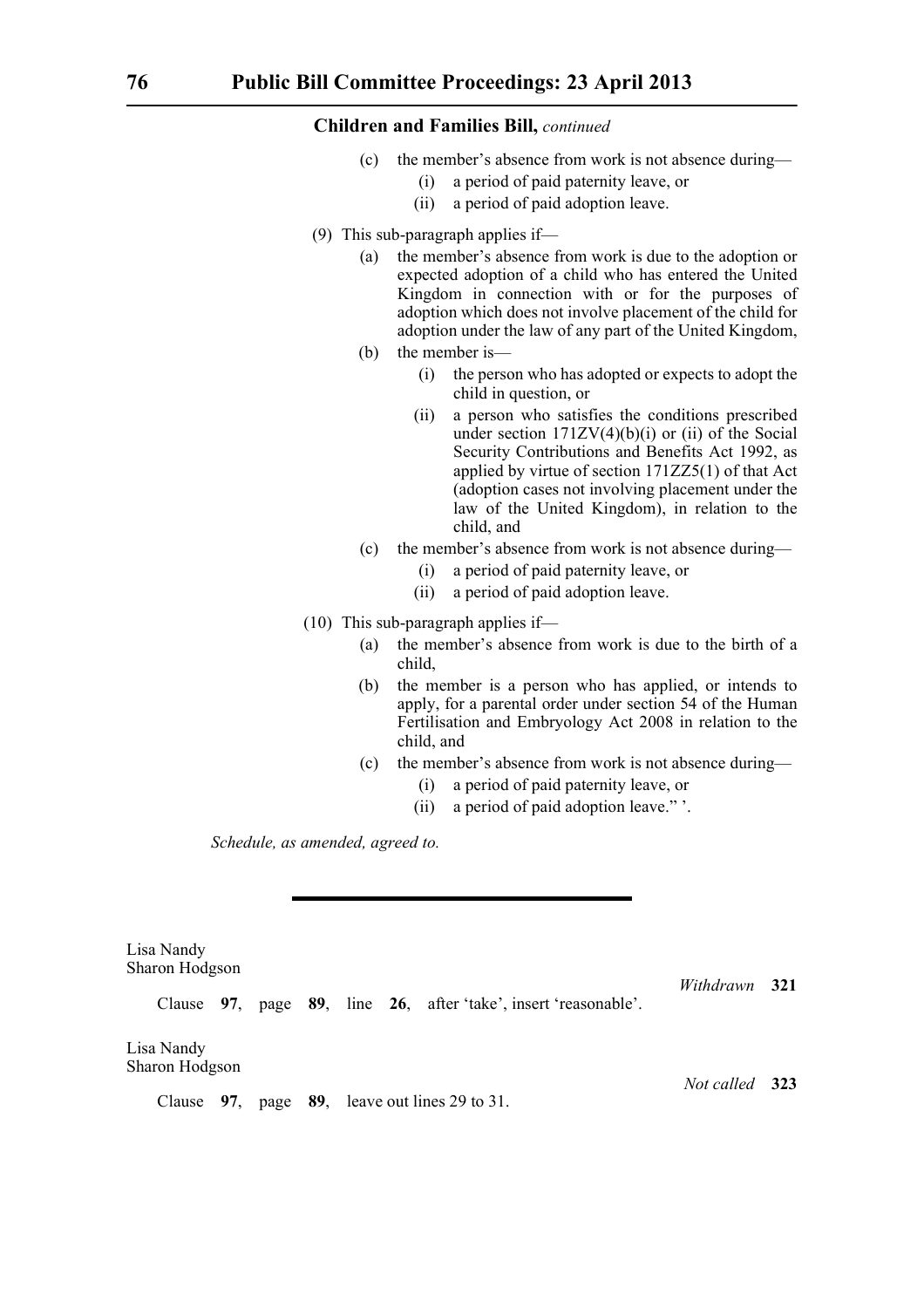| Lisa Nandy<br>Sharon Hodgson                        |     |                                                 |                                               |  |                                     |  |                                                                |                                                                       |                |                                                                                                                                                                                                                                                             |     |
|-----------------------------------------------------|-----|-------------------------------------------------|-----------------------------------------------|--|-------------------------------------|--|----------------------------------------------------------------|-----------------------------------------------------------------------|----------------|-------------------------------------------------------------------------------------------------------------------------------------------------------------------------------------------------------------------------------------------------------------|-----|
|                                                     |     |                                                 | Clause 97, page 89, leave out lines 29 to 33. |  |                                     |  |                                                                |                                                                       | Not called 319 |                                                                                                                                                                                                                                                             |     |
| Lisa Nandy<br>Sharon Hodgson                        |     |                                                 |                                               |  |                                     |  |                                                                |                                                                       |                | Not called 322                                                                                                                                                                                                                                              |     |
|                                                     |     |                                                 |                                               |  |                                     |  |                                                                | Clause 97, page 92, line 21, after 'take', insert 'reasonable'.       |                |                                                                                                                                                                                                                                                             |     |
| Lisa Nandy<br>Sharon Hodgson                        |     |                                                 |                                               |  |                                     |  |                                                                |                                                                       |                |                                                                                                                                                                                                                                                             |     |
|                                                     |     |                                                 |                                               |  |                                     |  | Clause $97$ , page $92$ , leave out lines 25 to 27 and insert— |                                                                       |                | Not called 324                                                                                                                                                                                                                                              |     |
|                                                     | (2) |                                                 |                                               |  |                                     |  |                                                                | the purpose specified in subsection (1) on more than six occasions.'. |                | In relation to a singleton pregnancy, an employee is not entitled to take time off<br>for the purpose specified in subsection $(1)$ on more than two occasions and in<br>relation to a multiple pregnancy, an employee is not entitled to take time off for |     |
| Lisa Nandy<br>Sharon Hodgson                        |     |                                                 |                                               |  |                                     |  |                                                                |                                                                       |                | Not called 320                                                                                                                                                                                                                                              |     |
| Clause $97$ , page $92$ , leave out lines 25 to 29. |     |                                                 |                                               |  |                                     |  |                                                                |                                                                       |                |                                                                                                                                                                                                                                                             |     |
|                                                     |     | Clause agreed to.                               |                                               |  |                                     |  |                                                                |                                                                       |                |                                                                                                                                                                                                                                                             |     |
|                                                     |     | Clauses 98 to 100 agreed to.                    |                                               |  |                                     |  |                                                                |                                                                       |                |                                                                                                                                                                                                                                                             |     |
| Lucy Powell                                         |     |                                                 |                                               |  |                                     |  |                                                                |                                                                       |                |                                                                                                                                                                                                                                                             |     |
| Clause                                              |     | 101, page 108, line 41, at end insert—          |                                               |  | '(ca) subsection (8) is repealed.'. |  |                                                                |                                                                       |                | Withdrawn 333                                                                                                                                                                                                                                               |     |
|                                                     |     | Clause agreed to.                               |                                               |  |                                     |  |                                                                |                                                                       |                |                                                                                                                                                                                                                                                             |     |
| Lisa Nandy<br>Mrs Sharon Hodgson                    |     |                                                 |                                               |  |                                     |  |                                                                |                                                                       |                | Not selected 336                                                                                                                                                                                                                                            |     |
| Page 109, line 1, leave out Clause 102.             |     |                                                 |                                               |  |                                     |  |                                                                |                                                                       |                |                                                                                                                                                                                                                                                             |     |
| Lisa Nandy<br>Mrs Sharon Hodgson<br>Clause          |     |                                                 |                                               |  |                                     |  |                                                                |                                                                       |                | Withdrawn<br>102, page 109, line 10, leave out 'If an employer allows an employee to                                                                                                                                                                        | 334 |
|                                                     |     | appeal' and insert 'Where an employee appeals'. |                                               |  |                                     |  |                                                                |                                                                       |                |                                                                                                                                                                                                                                                             |     |